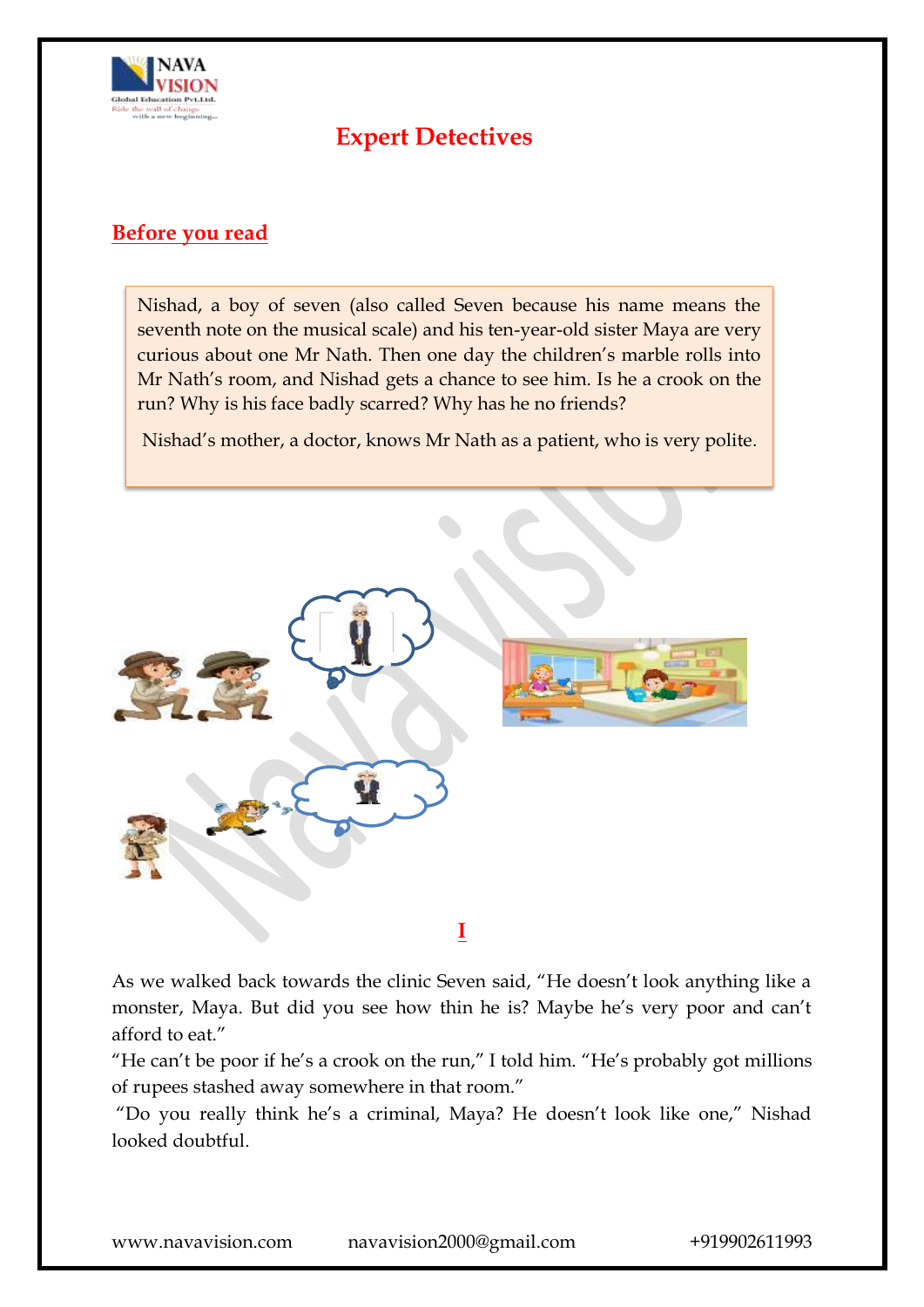

"Of course, he's one, Seven," I said, "and he certainly isn't starving. Mr Mehta told us that Ramesh brings his meals up from the restaurant downstairs."

―But Maya, Mr Mehta told us he doesn't work anywhere, so how can he possibly have money to pay for food?" Nishad said.

―Exactly!‖ I exclaimed. ―He must have lots of money hidden somewhere, maybe in that trunk in his room. It's probably full of silver and gold and jewels and..."

―What rubbish,‖ Nishad interrupted.

"I know I'm right, stupid," I told him. "By the way, Seven, did you see his scars? I couldn't, it was too dark, but I bet he got them during a shootout with the police or something."

"Mummy told us quite clearly they were burn scars," Nishad said firmly.

"Perhaps the police had to set his house on fire to force him out," I suggested. Seven looked unsure.

On the Monday following Mamma's birthday, seven went alone with her to the clinic at Girgaum as I was spending the evening with a schoolfriend. When they returned, Nishad told me he'd been to see Mr Nath and I felt most annoyed that I hadn't been there.

Seven had been quite upset about Mr Nath's gaunt appearance and was sure that he was starving. He told me that he had knocked loudly on Mr Nath's door that evening and said, "Open the door quickly, Mr Nath."

The man had opened it and asked him, "Lost another marble?" He had obviously recognised my brother. "No," said Nishad. He had taken the man's hand in his own, and thrust a bar of chocolate into it.

"Did you get a chance to peek into the trunk, Seven?" I asked. Nishad looked disappointed. "He didn't even ask me in," he said. Then he smiled. "But I did find out something, Maya. I went down to the restaurant where Ramesh works and talked to him."

"Good for you, Mr Detective," I said, patting him on the back, "I hope you questioned him properly." Seven looked pleased. "Ramesh told me that he takes two meals for Mr Nath every morning and evening, and two cups of tea, one in the morning and one in the afternoon. Ramesh says he's not very particular about what he eats, it's always the same food — two chapattis, some dal and a vegetable. Mr Nath pays cash and tips well.

"Ramesh told me something very strange, Maya," Seven added. "Almost every Sunday, he carries two lunches to Mr Nath's room and the same man is with him each time. He's tall, fair, stout and wears spectacles. Ramesh says his visitor talks a lot, unlike Mr Nath who hardly speaks."

"Well done, Nishad," I told him. "Now that we've made some progress with our inquiries, we'll have to sort out all the facts like expert detectives so that we can trap the crook."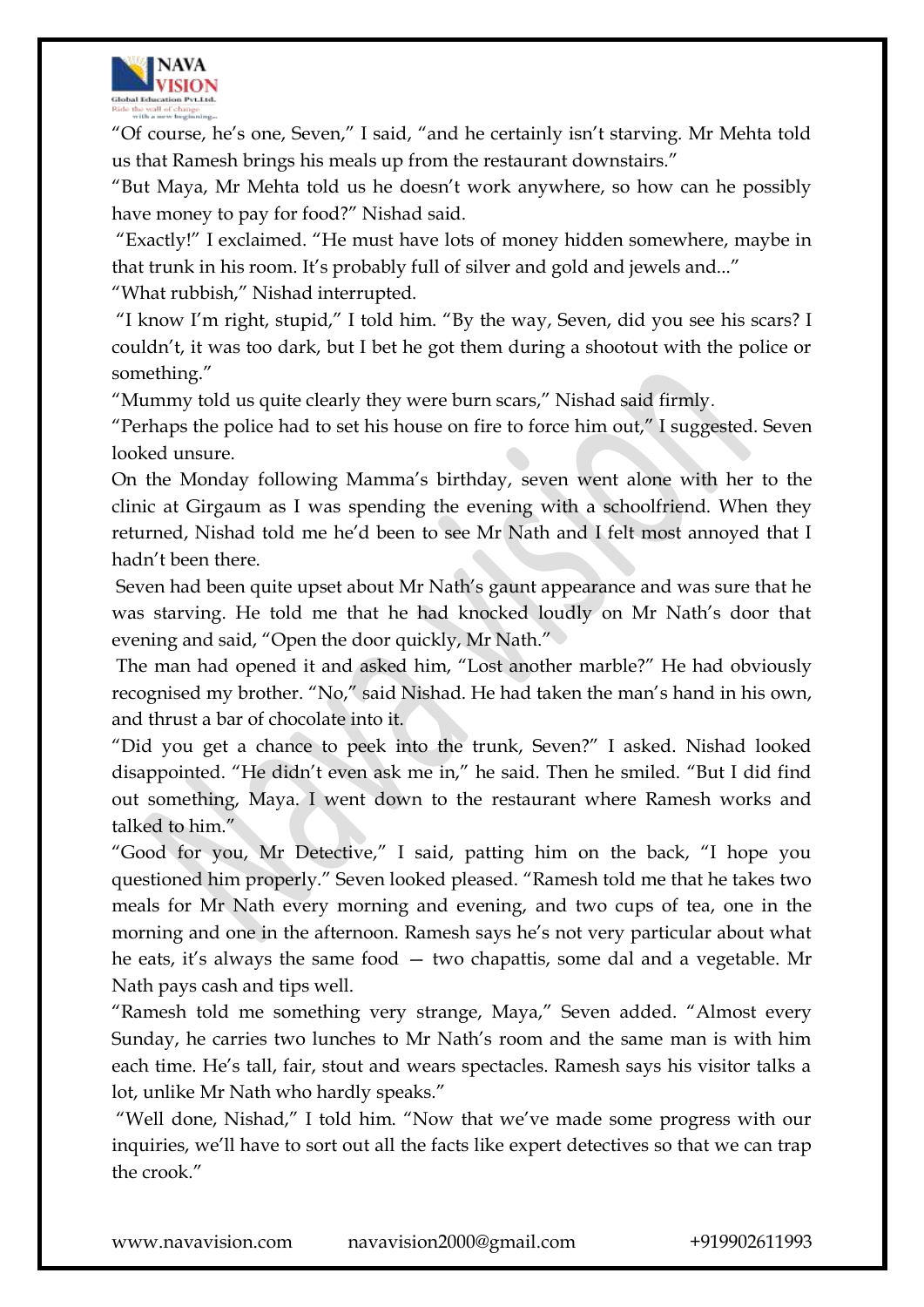

"How you do go on, Maya," Seven sighed. "How can you possibly imagine he's a crook? He looks so ordinary!" "Criminals can look quite ordinary, smarty," I retorted. "Did you see the picture of the Hyderabadi housebreaker in the papers yesterday? He looked like any man on the street." Nishad looked doubtful.

The monsoons broke the next day. Dark clouds accompanied by blinding flashes of lightning and roaring rolls of thunder burst with all their fury, flooding the streets with a heavy downpour. School was to have reopened after the summer holidays, but no traffic could move through the flooded roads and there was an unexpected holiday. I thought I'd spend the time usefully. I sat at my desk in our bedroom with a sheet of paper before me.

#### **Moral of the prose-:**

The lesson is a story of two young detectives who were inquisitive about a man who was polite, a recluse with health problems. A sense of curiosity is nature's original school of education.

#### **Worksheets**

\_\_\_\_\_\_\_\_\_\_\_\_\_\_\_\_\_\_\_\_\_\_\_\_\_\_\_\_\_\_\_\_\_\_\_\_\_\_\_\_\_\_\_\_\_\_\_\_\_\_\_\_\_\_\_\_\_\_\_\_\_\_\_\_\_\_\_\_\_\_\_\_\_\_\_ \_\_\_\_\_\_\_\_\_\_\_\_\_\_\_\_\_\_\_\_\_\_\_\_\_\_\_\_\_\_\_\_\_\_\_\_\_\_\_\_\_\_\_\_\_\_\_\_\_\_\_\_\_\_\_\_\_\_\_\_\_\_\_\_\_\_\_\_\_\_\_\_\_\_\_ \_\_\_\_\_\_\_\_\_\_\_\_\_\_\_\_\_\_\_\_\_\_\_\_\_\_\_\_\_\_\_\_\_\_\_\_\_\_\_\_\_\_\_\_\_\_\_\_\_\_\_\_\_\_\_\_\_\_\_\_\_\_\_\_\_\_\_\_\_\_\_\_\_\_\_ \_\_\_\_\_\_\_\_\_\_\_\_\_\_\_\_\_\_\_\_\_\_\_\_\_\_\_\_\_\_\_\_\_\_\_\_\_\_\_\_\_\_\_\_\_\_\_\_\_\_\_\_\_\_\_\_\_\_\_\_\_\_\_\_\_\_\_\_\_\_\_\_\_\_\_ \_\_\_\_\_\_\_\_\_\_\_\_\_\_\_\_\_\_\_\_\_\_\_\_\_\_\_\_\_\_\_\_\_\_\_\_\_\_\_\_\_\_\_\_\_\_\_\_\_\_\_\_\_\_\_\_\_\_\_\_\_\_\_\_\_\_\_\_\_\_\_\_\_\_\_ \_\_\_\_\_\_\_\_\_\_\_\_\_\_\_\_\_\_\_\_\_\_\_\_\_\_\_\_\_\_\_\_\_\_\_\_\_\_\_\_\_\_\_\_\_\_\_\_\_\_\_\_\_\_\_\_\_\_\_\_\_\_\_\_\_\_\_\_\_\_\_\_\_\_\_ \_\_\_\_\_\_\_\_\_\_\_\_\_\_\_\_\_\_\_\_\_\_\_\_\_\_\_\_\_\_\_\_\_\_\_\_\_\_\_\_\_\_\_\_\_\_\_\_\_\_\_\_\_\_\_\_\_\_\_\_\_\_\_\_\_\_\_\_\_\_\_\_\_\_\_ \_\_\_\_\_\_\_\_\_\_\_\_\_\_\_\_\_\_\_\_\_\_\_\_\_\_\_\_\_\_\_\_\_\_\_\_\_\_\_\_\_\_\_\_\_\_\_\_\_\_\_\_\_\_\_\_\_\_\_\_\_\_\_\_\_\_\_\_\_\_\_\_\_\_\_ \_\_\_\_\_\_\_\_\_\_\_\_\_\_\_\_\_\_\_\_\_\_\_\_\_\_\_\_\_\_\_\_\_\_\_\_\_\_\_\_\_\_\_\_\_\_\_\_\_\_\_\_\_\_\_\_\_\_\_\_\_\_\_\_\_\_\_\_\_\_\_\_\_\_\_

1. What does Nishad find out about Mr Nath from Ramesh? Arrange the information as suggested below.

- $\triangleright$  What he eats
- $\triangleright$  When he eats
- $\triangleright$  What he drinks, and when
- $\triangleright$  How he pays

www.navavision.com navavision2000@gmail.com +919902611993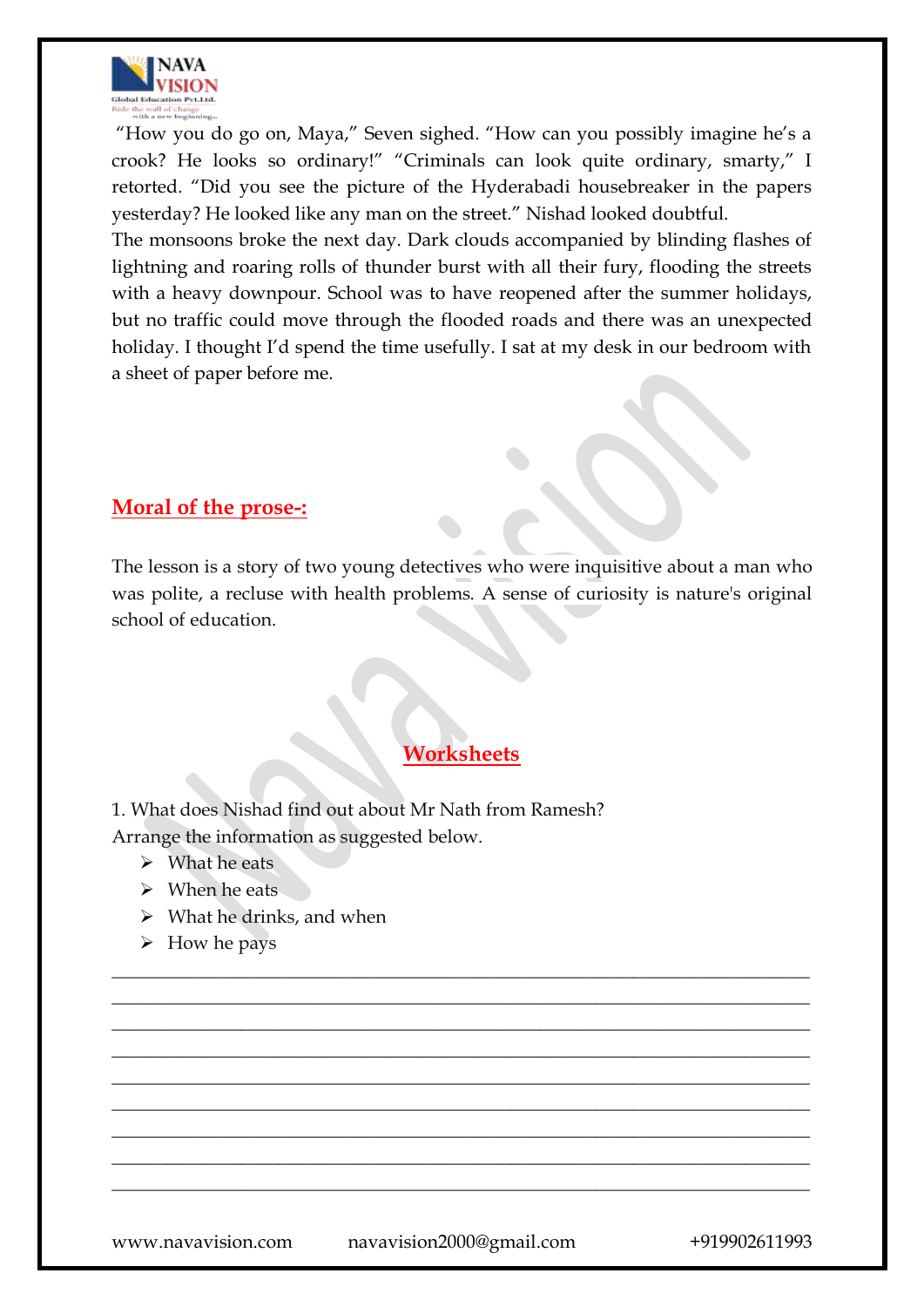

## **Working with Language**

1. The word 'tip' has only three letters but many meanings. Match the word with its meanings below.

| $(i)$ finger tips $-$             | be about to say something                                  |
|-----------------------------------|------------------------------------------------------------|
| (ii) the tip of your nose -       | make the boat overturn                                     |
| (iii) tip the water out of $-$    | the ends of one's fingers                                  |
| the bucket                        |                                                            |
|                                   | (iv) have something on - give a rupee to him, to thank him |
| the tip of your tongue            |                                                            |
| (v) tip the boat over $-$         | empty a bucket by tilting it                               |
| (vi) tip him a rupee –            | the pointed end of your nose                               |
| (vii) the tip of the bat -        | if you take this advice                                    |
| (viii) the police were -          | the bat lightly touched the ball                           |
| tipped off                        |                                                            |
| $(ix)$ if you take my tip $-$     | the end of the bat                                         |
| $(x)$ the bat tipped the ball $-$ | the police were told, or Warned                            |
|                                   |                                                            |

2. The words helper, companion, partner and accomplice have very similar meanings, but each word is typically used in certain phrases. Can you fill in the blanks below with the most commonly used words? A dictionary may help you.

(i) business\_\_\_\_\_\_\_\_\_\_\_\_\_\_\_\_\_\_\_\_\_\_\_

(ii) my \_\_\_\_\_\_\_\_\_\_\_\_\_\_\_\_\_\_\_on the journey

(iii) I'm mother's little  $\_\_\_\_\_\_\_\_\_\_\_\_\_\_\_\_\_\_$ 

(iv) a faithful \_\_\_\_\_\_\_\_\_\_\_\_\_\_\_\_\_\_\_\_\_\_such as a dog

www.navavision.com navavision2000@gmail.com +919902611993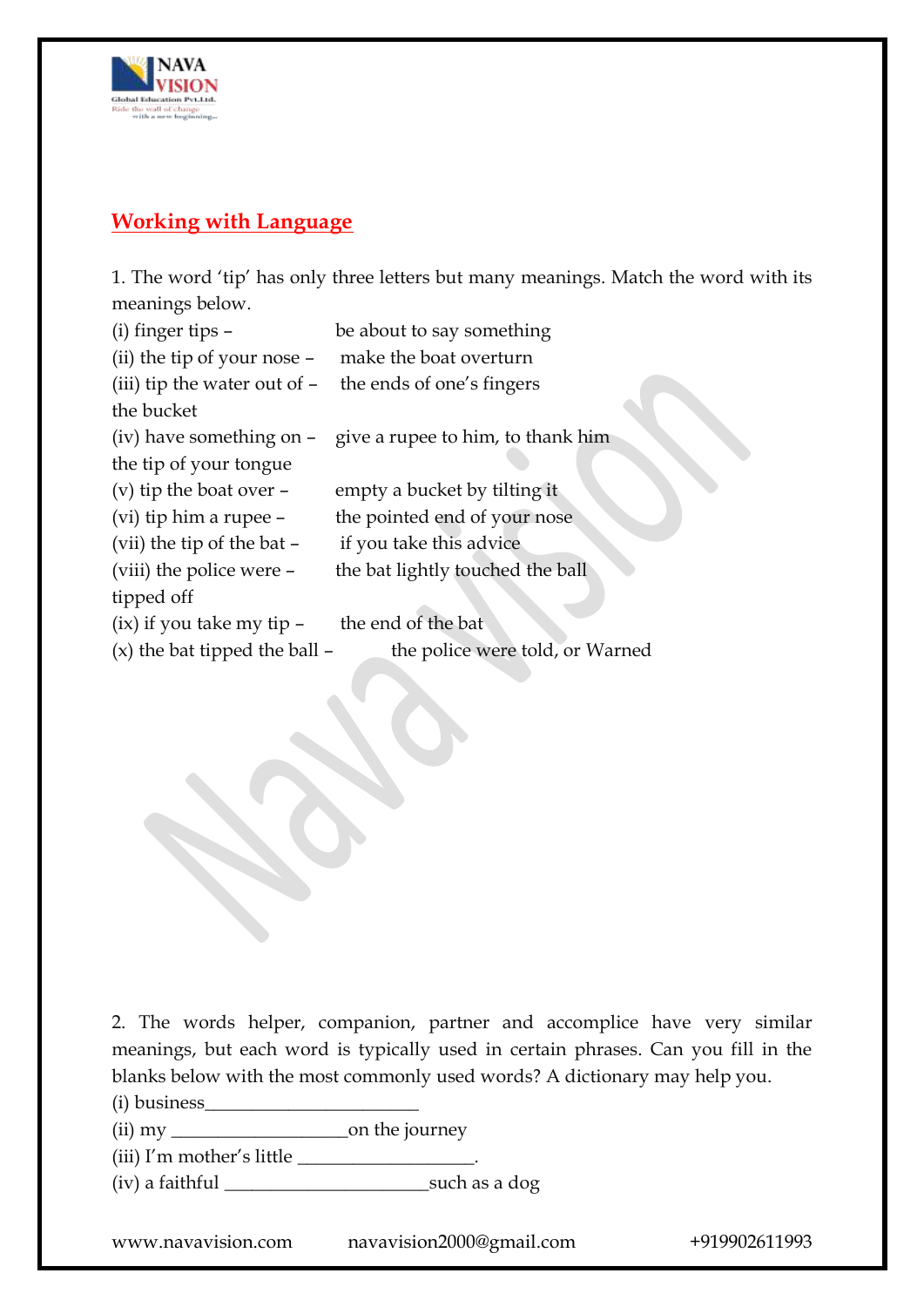

| _____<br>Global Education Pvt.Ltd.              |                            |
|-------------------------------------------------|----------------------------|
| Ride the wall of change<br>with a new hoginning |                            |
| $(v)$ the thief's $\_\_$                        |                            |
| (vi) find a good_                               |                            |
| (vii) tennis/ golf / bridge_                    |                            |
| (viii) his                                      | in his criminal activities |

3. Now let us look at the uses of the word break. Match the word with its meanings below. Try to find at least three other ways in which to use the word.

| (i) The storm broke -                                     | could not speak; was too sad to speak |
|-----------------------------------------------------------|---------------------------------------|
| (ii) daybreak -                                           | this kind of weather ended            |
| (iii) His voice is beginning -                            | it began or burst into activity       |
| to break                                                  |                                       |
| (iv) Her voice broke and -                                | the beginning of daylight             |
| she cried                                                 |                                       |
| (v) The heat wave broke -                                 | changing as he grows up               |
| (vi) broke the bad news -                                 | end it by making the workers submit   |
| (vii) break a strike -                                    | gently told someone the bad news      |
| (viii) (Find your own expression. Give its meaning here.) |                                       |

# **Speaking-:**

1. Play detectives with each other. Find a person in your class (or some other acquaintance) to speak to. Find out the answers to the questions given below. Be careful to ask your questions in a polite and inoffensive way. Do not force the person to answer you. Then allow the person to ask you the same questions.

(i) Name?

(ii) What newspapers or magazines does the person read?

(iii) How long has the person lived at the current address?

(iv) What does she/he do during the day, i.e. the daily routine?

(v) What do neighbours and friends say about the person?

(vi) Who are his/her visitors and what are his/her eating habits? (You can ask a few others about this.)

\_\_\_\_\_\_\_\_\_\_\_\_\_\_\_\_\_\_\_\_\_\_\_\_\_\_\_\_\_\_\_\_\_\_\_\_\_\_\_\_\_\_\_\_\_\_\_\_\_\_\_\_\_\_\_\_\_\_\_\_\_\_\_\_\_\_\_\_\_\_\_\_\_\_\_ \_\_\_\_\_\_\_\_\_\_\_\_\_\_\_\_\_\_\_\_\_\_\_\_\_\_\_\_\_\_\_\_\_\_\_\_\_\_\_\_\_\_\_\_\_\_\_\_\_\_\_\_\_\_\_\_\_\_\_\_\_\_\_\_\_\_\_\_\_\_\_\_\_\_\_ \_\_\_\_\_\_\_\_\_\_\_\_\_\_\_\_\_\_\_\_\_\_\_\_\_\_\_\_\_\_\_\_\_\_\_\_\_\_\_\_\_\_\_\_\_\_\_\_\_\_\_\_\_\_\_\_\_\_\_\_\_\_\_\_\_\_\_\_\_\_\_\_\_\_\_ \_\_\_\_\_\_\_\_\_\_\_\_\_\_\_\_\_\_\_\_\_\_\_\_\_\_\_\_\_\_\_\_\_\_\_\_\_\_\_\_\_\_\_\_\_\_\_\_\_\_\_\_\_\_\_\_\_\_\_\_\_\_\_\_\_\_\_\_\_\_\_\_\_\_\_ \_\_\_\_\_\_\_\_\_\_\_\_\_\_\_\_\_\_\_\_\_\_\_\_\_\_\_\_\_\_\_\_\_\_\_\_\_\_\_\_\_\_\_\_\_\_\_\_\_\_\_\_\_\_\_\_\_\_\_\_\_\_\_\_\_\_\_\_\_\_\_\_\_\_\_ \_\_\_\_\_\_\_\_\_\_\_\_\_\_\_\_\_\_\_\_\_\_\_\_\_\_\_\_\_\_\_\_\_\_\_\_\_\_\_\_\_\_\_\_\_\_\_\_\_\_\_\_\_\_\_\_\_\_\_\_\_\_\_\_\_\_\_\_\_\_\_\_\_\_\_

(vii) What do you think about the person?

# **Writing-:**

1.Who do you think Mr Nath is? Write a paragraph or two about him.